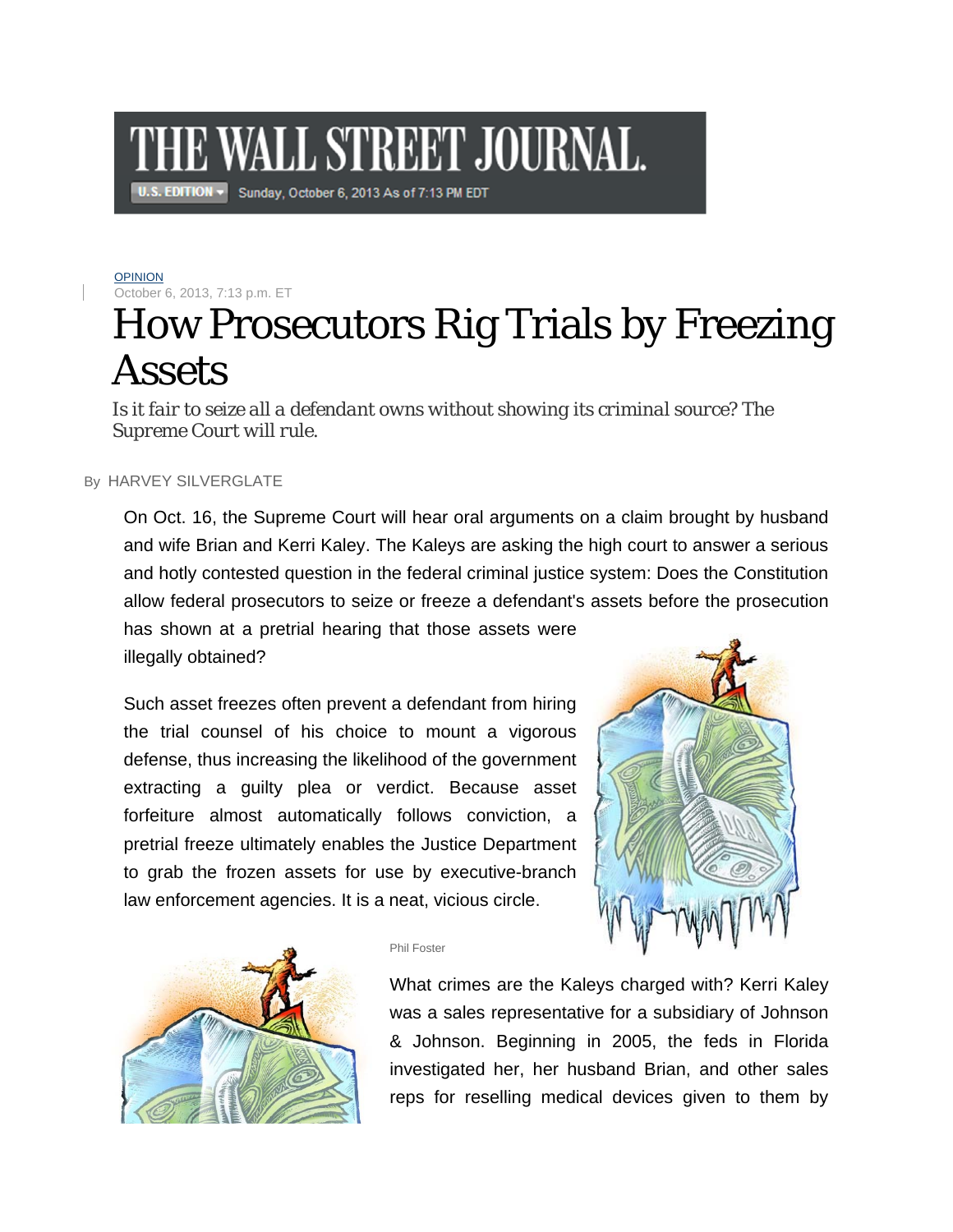hospitals. The hospitals had previously bought and stocked the devices but no longer needed or wanted the overstock since the company was offering new products. Knowing that the J&J subsidiary had already been paid for the now-obsolete products and was focused instead on selling new models, the sales reps resold the old devices and kept the proceeds.

The feds had various theories for why this "gray market" activity was a crime, even though prosecutors could not agree on who owned the overstocked devices and, by extension, who were the supposed victims of the Kaleys' alleged thefts. The J&J subsidiary never claimed to be a victim.

The Kaleys were confident that they would prevail at trial if they could retain their preferred lawyers. A third defendant did go to trial with her counsel of choice and was acquitted. But the Justice Department made it impossible for the Kaleys to pay their chosen lawyers for trial.

The government insisted that as long as the Kaleys' assets—including bank accounts and their home—could be traced to the sale of the medical devices, all of those assets could be frozen. The Kaleys were not allowed to go a step further and show that their activities were in no way criminal, since this would be determined by a trial. But the Kaleys insisted that if the government wanted to freeze their funds, the court had to hold a pretrial hearing on the question of the legality of how the funds were earned.

The Kaleys complained that the asset freeze effectively deprived them of their Sixth Amendment right to the counsel of their choice—the couple couldn't afford to hire the defense that they wanted. Prosecutors and the trial judge responded that the Kaleys could proceed with a public defender. This wouldn't have been an encouraging prospect for them, for while public counsel is often quite skilled, such legal aid wouldn't meet the requirements the Kaleys believed they needed for this complex defense. Choice of counsel in a free society, one would think, lies with the defendant, not with the prosecutor or the judge. (The Kaleys' chosen trial lawyers have agreed to stick with the case during the pretrial tussling over the asset-freeze question, but trying the case before a jury would be much more expensive and would require the frozen funds.)

Federal asset-forfeiture statutes like the one the Kaleys are fighting are actually a relatively recent invention. Before 1970, when Congress adopted the first provisions seeking to strip organized-crime figures of ill-gotten racketeering gains, there were no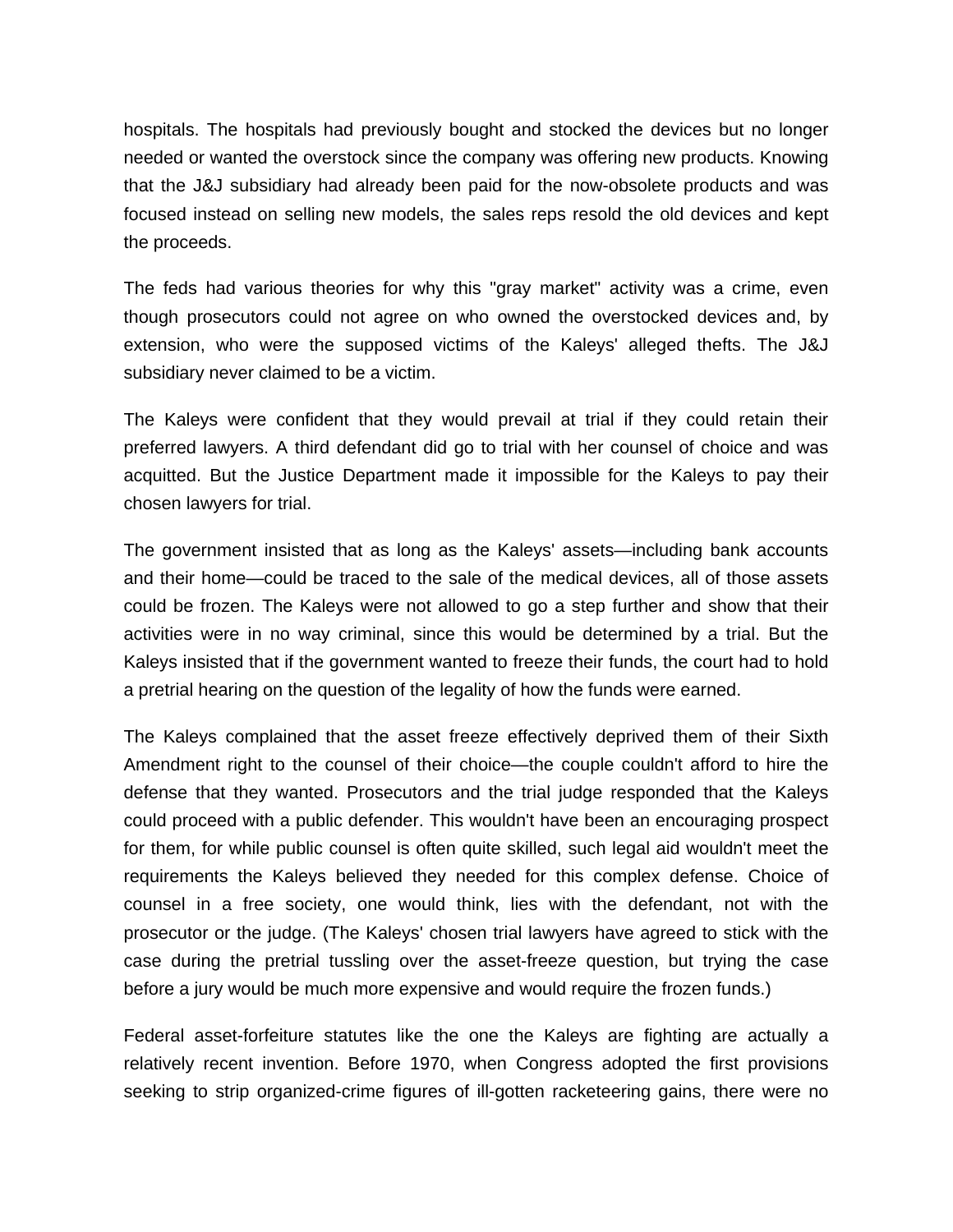such laws (with the exception of the Civil War-era Confiscation Acts providing for the forfeiture of property of Confederate soldiers).

Since 1970, however, such federal statutes have expanded to cover a breathtaking number of crimes, from the sale of fraudulent passports and contraband cigarettes right up to murder and drug trafficking. An authoritative treatise, the 4th edition of the encyclopedia "Federal Practice & Procedure," asserts that federal forfeiture is now available "for almost every crime." In January, the New York Times quoted Manhattan U.S. Attorney Preet Bharara as saying that asset forfeiture is "an important part of the culture" and "an example of the government being efficient and bringing home the bacon." In 2012 alone, federal prosecutors seized more than \$4 billion in assets. The Justice Department is allowed by law to put that bacon to use however prosecutors wish—to pay informants, provide snazzy cars to cooperating witnesses, whatever.

The Kaleys are hardly alone. The recently completed prosecution of Conrad Black indicates starkly how such seizures can torpedo a defendant's chance of getting a fair trial. In his 2007 high-profile case, Mr. Black, a former newspaper publisher indicted for alleged fraud and related crimes in the sale of Hollinger International, endured a federal freeze of his major unencumbered asset, the cash proceeds from the sale of his New York City apartment. That freeze prevented him from being able to retain the legal counsel upon whom he had relied before the asset freeze.

Mr. Black ultimately was convicted on two counts, winning on all the others in a shifting array of counts that numbered more than a dozen. Last year, having served his 42 month prison sentence, he filed a petition in federal court seeking to vacate his convictions on the ground that the government's asset-forfeiture tactics had deprived him of his counsel of choice. That effort foundered when the judge concluded that Mr. Black's trial counsel—not his counsel of choice, it must be noted, but rather the counsel he could afford after the asset freeze—had failed to properly raise and hence preserve the issue for later appellate review.

The Supreme Court has now threatened to upset the game that is so lucrative for the government and disabling for defendants. On March 18, the court agreed to consider the Kaleys' claim that the asset freeze without a hearing on the merits of the underlying criminal charge violated their constitutional rights. At oral argument in mid-October, the broader question will be whether, after four decades of federal asset seizures, the high court will put a freeze on the Justice Department.